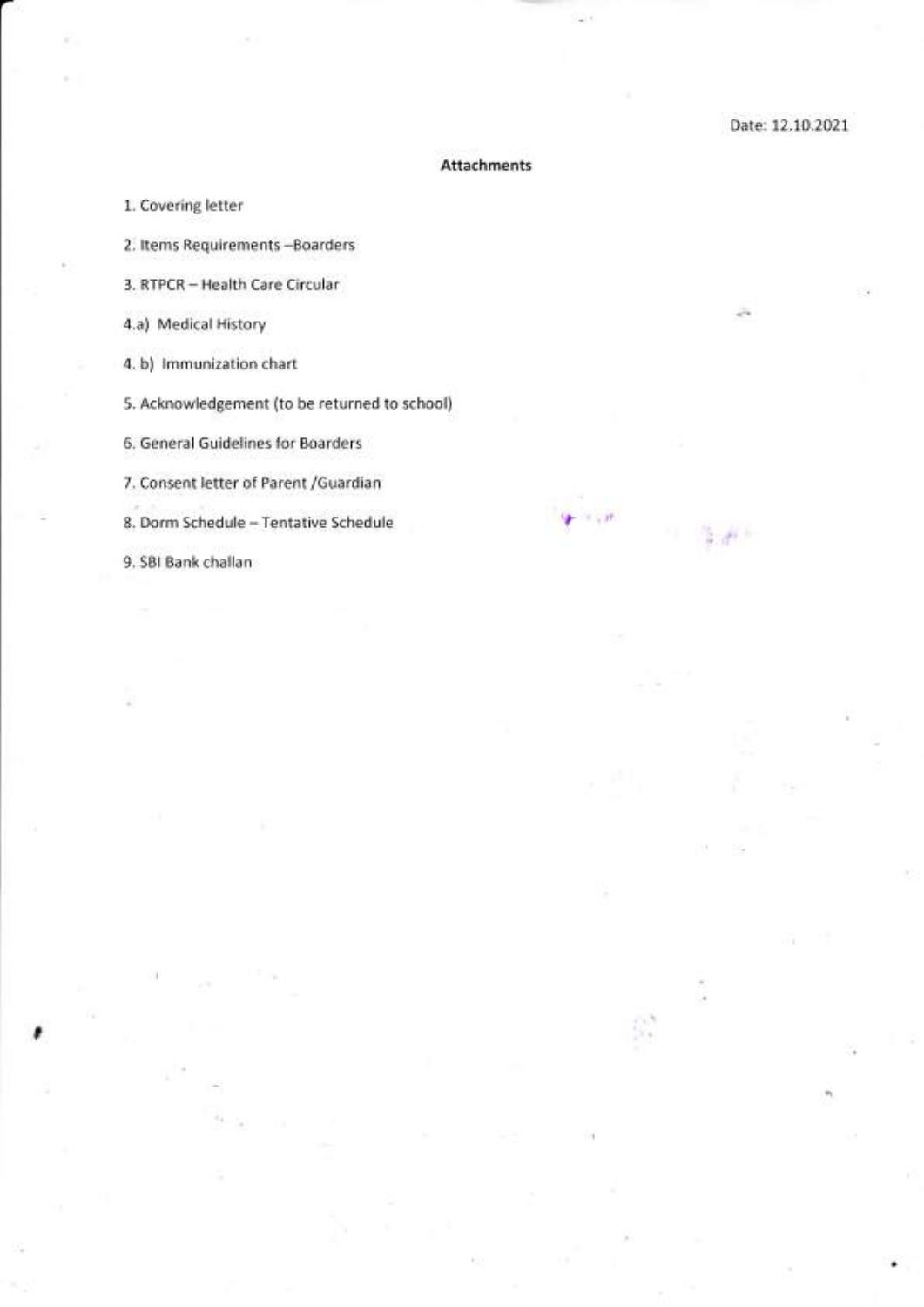### NIVERSIDE PUBLIC SCHOOL

P.O.8ox No.34, Corsley Road, Kotagirl - 643 217. The Nllgiris. Tamll Nadu.lndla.

:+91 4266-274555, 274666 F :+91 4266-274777 E :info@rlverside.edu.ln W : www.riverside.edu.in

## **RIVERSIDE**



STRIVE TO EXCEL

Date:12-10-2O21

Dear Parents,

As per the Government announcement we are reopening the School with regular classes for grades I to VIII from 8<sup>th</sup> November 2021 (Monday).

Riverside has taken every precaution to meet the requirements set by the Government and parents for the safety of our students.

Since the reopening of school for Grades, 9<sup>th</sup> to 12<sup>th</sup> from the first week of September, the school has taken several positive steps in maintaining the health and hygiene concerns of the children in a very organized manner. We are very . glad to inform you that our students have been attending the classes and are in good health. The school is following all Standard Operation Procedures as prescribed by the Government with utmost dedication and sincerity.

The school has organized the class room activities for boarders and day scholars in strict separation and this is well appreciated by the Government agencies as well as our parents.

Anticipating the reopening of the school for classes I to VIII and the arrival of our children, as is the normal practice, we attach herewith the following details, so that the parents and the students are informed in advance and report to the school well prepared and ready for the regular classes.

### Please note that all our staff members (both teaching and non-teaching) are 100% vaccinated.

From the interactions that we regularly have with the parents, we understand that the students as well as the parents are eagerly looking forward to the reopening of regular school and the conduct of normal/ regular classes.

We hereby request you to submit the following items/documents which the boarders/Day scholars must bring to the school on the day of reopening.

- 1. Boarders -The regular items (List attached) that the boarders should bring when reporting to school including <sup>a</sup> set of masks for personal use and sanitizer bottle.
- 2. Boarders and Day scholars R.T.P.C.R Covid test Report taken within 48 hours of entering the campus to be submitted on arrival.
- 3. Boarders-Medical details and medical prescriptions if any.
- 4. Boarders and Day scholars signed parents consent letter.
- 5. Boarders and Day Scholars- (Complete fee payment receipt)
- 6. Requisite 'Name Tag' for students to stitch on the garments

Boarders are requested to report on the 8th of November (Monday) morning, but are allowed to report before 5-00 p.m on 8<sup>th</sup>November.

The day scholars will report on 9<sup>th</sup>November (Tuesday) before 9-00 a.m.

Please make sure all fee dues are remitted before attending classes, to help us continue our best possible educational services.

With warm regards,

,

Sincerely,

m ncipal iverside Public school

Note: Masks are compulsory in the campus. Parents are requested to strictly avoid visiting boarders after reopening as the pandemic is still around.



An- Institute of



mangalarneducation'edu. in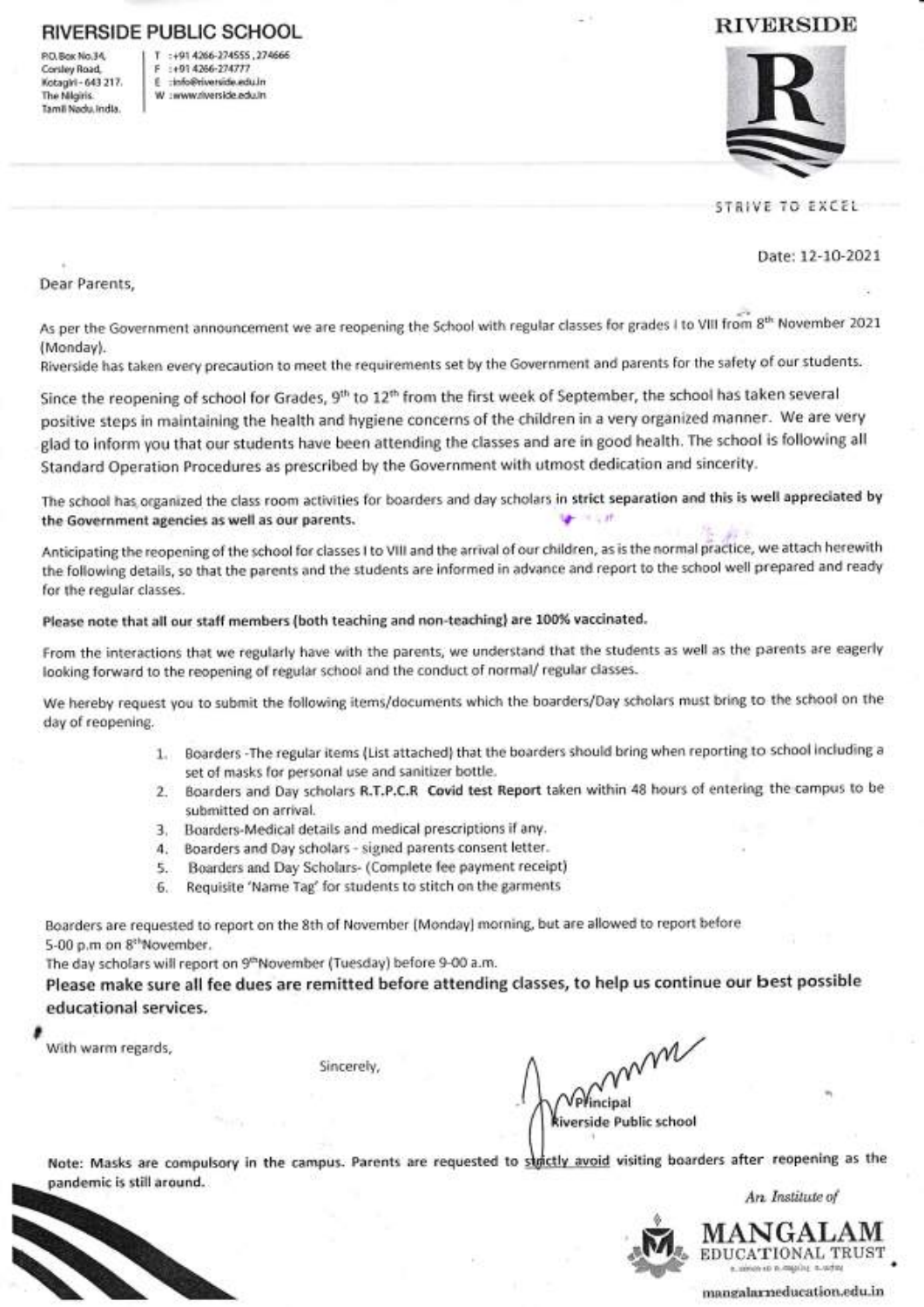| 5.NO           | <b>Items</b>                                                                                           | Quantity       |
|----------------|--------------------------------------------------------------------------------------------------------|----------------|
| 1              | Vest & Brief                                                                                           | 12 pairs       |
| $\overline{z}$ | Hand kerchiefs                                                                                         | 10 Nos         |
| 3              | Dark coloured Night sweater & Cap[if they need)                                                        | 1 Each         |
| 4              | Shoe polish & Brush (40G Tin)                                                                          | 2 Nos          |
| 5              | Bathroom Slippers to be used inside the Dorm only                                                      | 1 Pair         |
| 6              | Adidas shoe black(without any colour borders)                                                          | 2 Pairs        |
|                |                                                                                                        | 1 Pair         |
| 7.             | Crocs (Navy Blue colour for girls & Brown colour for boys) Inside the campus and<br><b>Dining Hall</b> |                |
| 8              | Naughty Boy/Ballerina shoe for black for formal uniform                                                | 1 Pair         |
| 9              | Sports shoe as required for (check with the sports department)                                         | 1 Pair         |
| 10             | Plain Black Tie (3 inch Tip of the Tie)                                                                | 2 Nos          |
| 11             | Black Belt (VI & Above Boys)                                                                           | 1 Nos          |
| 12             | Bed spread in Maroon/dark Brown colour                                                                 | 3 Nos          |
| 13             | Pillow cover in Maroon/dark Brown colour                                                               | 3 Nos          |
| 14             | Towels for regular use(Turkey towels are not allowed)                                                  | 3 Nos          |
| 15             | Woolen Blanket(Quilt is not allowed)                                                                   | 1 Nos          |
| 16             | Fleece                                                                                                 | 2 Nos          |
| 17             | <b>Toiletries</b>                                                                                      |                |
|                | a. ToothBrush<br>$4 - 141$                                                                             | 2 Nos          |
|                | b. ToothPaste                                                                                          | $2$ Nos        |
|                | c. Tongue Cleaner                                                                                      | 2 Nos          |
|                | d. Bath Soap                                                                                           | 3 Nos          |
|                | e. Shampoo                                                                                             | 2 Nos          |
|                | f. Body Scruber                                                                                        | 1 Nos.         |
|                | g. Hair oil                                                                                            | As required    |
|                | h. Face cream                                                                                          | As required    |
|                | i. Face powder                                                                                         | As required    |
|                | L Body Lotion                                                                                          | As required    |
|                |                                                                                                        | 2 Nos          |
|                | k. Hair Comb                                                                                           | 1 Nos          |
|                | i. Nail cutter                                                                                         |                |
| 18             | Spectacles(if required)                                                                                | 2 Nos          |
| 19             | Small AIR Bag(Trolley bags are not allowed)                                                            | 1 Nos          |
| 20             | Lock & Keys (small size) only for class VI & above                                                     | 2 Nos          |
| 21             | Black clip or Black Rubber Band for girls                                                              | As required    |
| 22             | Rain Coat & Umbrella                                                                                   | 1 Each         |
| 23             | Thermo Flask only(water bottels are not allowed)                                                       | 1 Nos          |
| 24             | <b>Face Masks</b>                                                                                      | As required    |
| 25             | Face Shield                                                                                            | 1 Nos<br>1 Nos |
| 26             | <b>Hand Sanitizers</b>                                                                                 |                |

щì

I

Note: Any additional items apart from above mentioned list will not be allowed.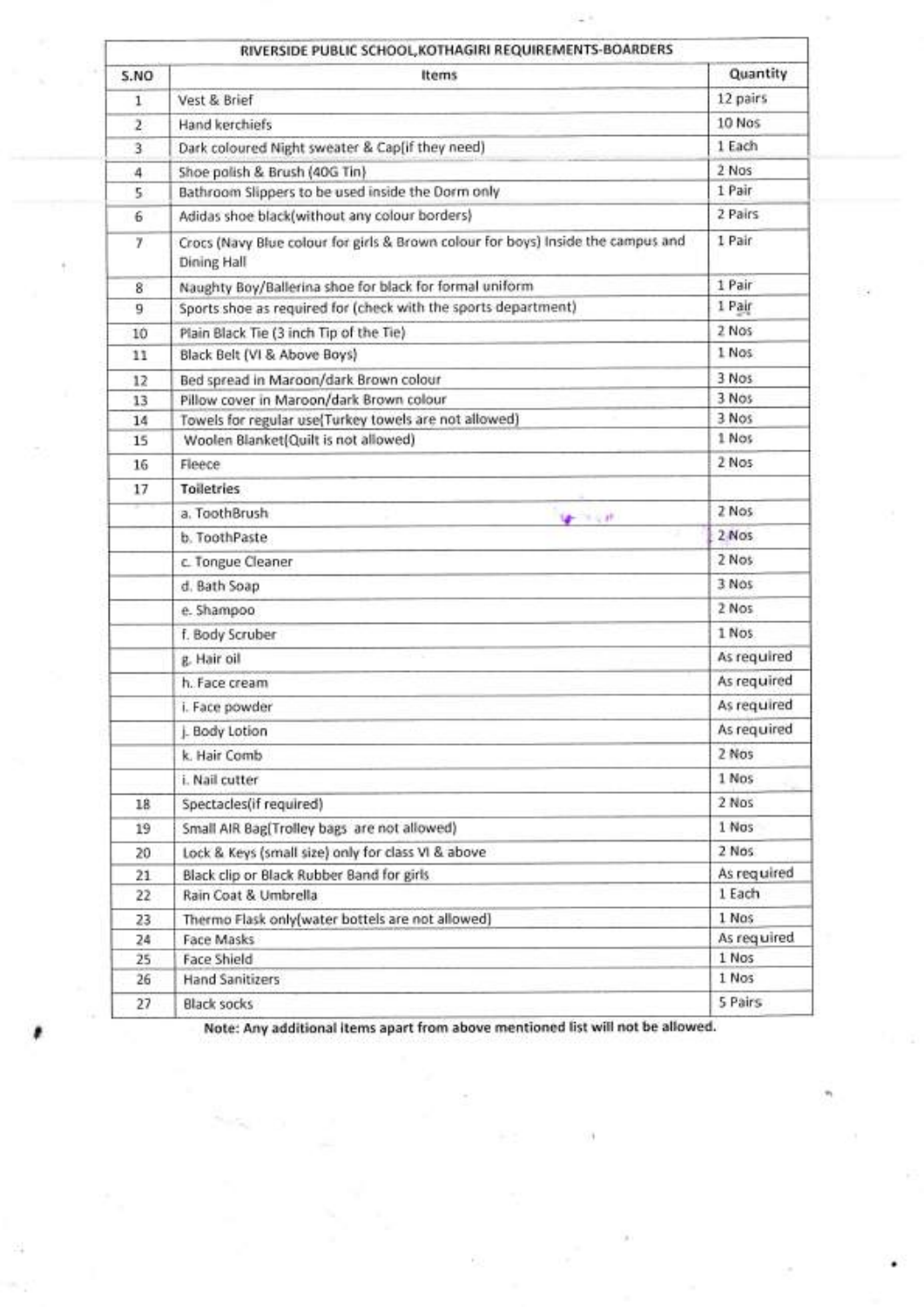#### $\rm\overline{RIVERSIDE}$ realle school iolirirtrt



STRIVE TO EXCEL

,

### IMPORTANT NOTE

As per the Covid 19 protocol the students must *undergo* RTPCR test taken prior 72 hours and submit the 'Negative Report'in printed format only. è.

Kindly avoid submitting 'what's app' messaging or soft copies

## HEALTH CARE. STUDENT HEALTH HISTORY

| NAME                                                |               |
|-----------------------------------------------------|---------------|
| ROLL NO                                             |               |
| <b>BLOOD GROUP</b>                                  |               |
| REFRACTORY ERRORS                                   |               |
| HISTORY OF CONVULSIONS (FITS)                       |               |
| NUMBER OF EPISODES                                  |               |
| OCCURRED WITH FEVER                                 | <b>UP FOR</b> |
| CONVULSIONS AFTER FIVE YEARS                        | 第9部分          |
| ALLERGIC MANIFESTATIONS                             |               |
| <b>RESPIRTORY ALLERGIES</b>                         |               |
| SKIN ALLERGY                                        |               |
| <b>DRUG ALLERGY</b>                                 |               |
| COLD COUGH AND WHEEZING                             |               |
| ALLERGIC TO ANY FOOD                                |               |
| LONG TIME MEDICINES                                 |               |
| OTHER HEALTH PROBLEMS                               |               |
| SELF OR ANY ONE IN YOUR FAMILY AFFECTED BY COVID-19 | Yes/No        |
| DETAILS                                             |               |
| ANY ONE FAMILY MEMBERS ARE SUFFERING FROM           |               |
| <b>DIABETICS</b>                                    |               |
| <b>HYPER TENSIONS</b>                               |               |
| <b>SKIN DISEASES</b>                                |               |
| BRONCHIAL ASTHMA                                    |               |
| REFRACTORY ERRORS                                   |               |
| <b>OTHER DISEASES</b>                               |               |

### SIGNATURE & SEAL OF PEDIATRICIAN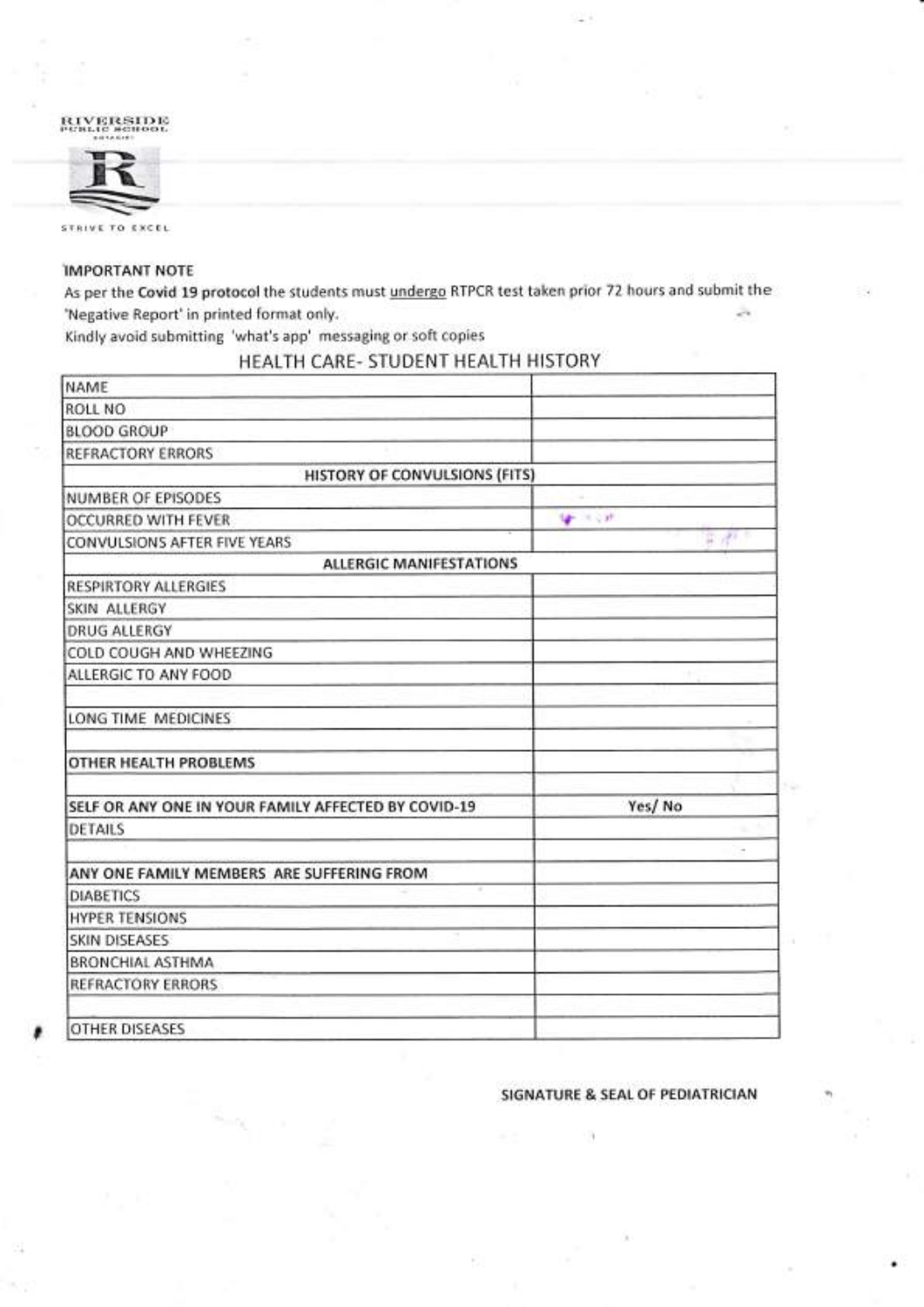### IMMUNISATION CHART

Name:

| Age               | Vaccine                                    | Due on   | Given on    | Wt. | Sig of Doctor       |
|-------------------|--------------------------------------------|----------|-------------|-----|---------------------|
|                   | BCG                                        |          |             |     |                     |
| Birth             | Oral polio Dose<br>1 <sup>st</sup> Dose    |          |             |     |                     |
|                   | <b>Hepatitis B</b>                         |          |             |     |                     |
|                   | DPT + Hepatitis B+<br><b>Hib Vaccine</b>   |          |             |     |                     |
| 6 weeks           | Oral Polio Vaccine<br>2 <sup>nd</sup> Dose |          |             |     |                     |
| 10 weeks          | DPT hepatitis B+<br><b>Hib Vaccine</b>     |          |             |     |                     |
|                   | Oral Polio Vaccine<br>3rd Dose             |          |             |     |                     |
| 14 weeks          | OPT + Hepatitis B+<br><b>Hib Vaccine</b>   |          | $1 - 1 - 1$ |     |                     |
|                   | Oral Polio Vaccine<br>4 <sup>th</sup> Dose |          |             | ×   |                     |
| 9 months          | Measles                                    |          |             |     |                     |
| $\geq 1$ year     | Chicken Pox<br>Vaccine                     | $\alpha$ |             |     |                     |
|                   | <b>Hepatitis A Vaccine</b>                 |          |             |     |                     |
| 15 months         | MMR / Booster (5<br>$-10$ years)           |          |             |     |                     |
|                   | DTP 1st Booster<br><b>Dose</b>             |          |             |     |                     |
| 16-18 months      | Oral Polio Vaccine<br>5 <sup>th</sup> Dose |          |             |     | 750<br><b>CALLS</b> |
|                   | <b>Hib Vaccine</b><br><b>Booster Dose</b>  |          |             |     | $-5$                |
| $\geq 18$ months* | <b>Hepatitis A</b><br>2 <sup>nd</sup> Dose |          |             |     |                     |
| 2 years           | <b>Typhoid Vaccine</b>                     |          |             |     |                     |
|                   | <b>Typhoid Vaccine</b>                     |          |             |     |                     |
| 5 years           | DP1-2 <sup>nd</sup> Booster<br><b>Dose</b> |          |             |     |                     |
|                   | Oral Polio Vaccine<br>6 <sup>th</sup> Dose |          |             |     |                     |
| 10 years          | TT Booster Dose /<br>MMR Dose              |          |             |     |                     |
| 16 years          | <b>TT Booster Bose</b>                     |          |             |     |                     |

18

\*Hepatitis A Booster Should be given at 6 month after the primary dose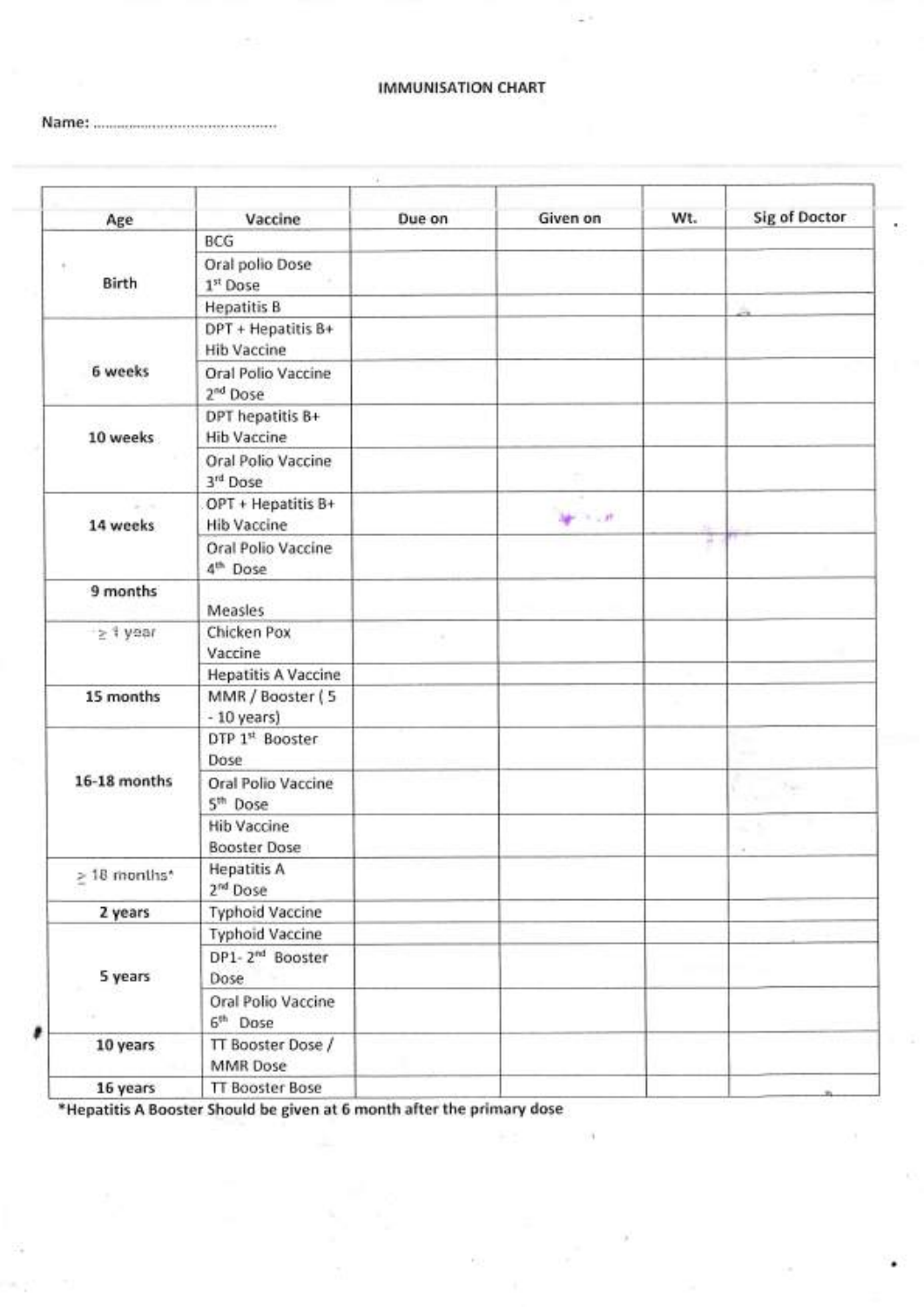| Student's Name                                                    |                                           |                                                  |                                                                      |
|-------------------------------------------------------------------|-------------------------------------------|--------------------------------------------------|----------------------------------------------------------------------|
| Address                                                           |                                           |                                                  |                                                                      |
|                                                                   |                                           |                                                  |                                                                      |
| <b>Brothers &amp; Sisters</b>                                     |                                           |                                                  |                                                                      |
|                                                                   |                                           |                                                  |                                                                      |
| Vegetarian/Non-Vegetarian                                         |                                           |                                                  |                                                                      |
| Family History of                                                 |                                           |                                                  | Diabetes / Hypertension /H.R.A.D/Obesity/ other hereditary disorders |
| Chronic illness                                                   |                                           |                                                  |                                                                      |
|                                                                   |                                           |                                                  |                                                                      |
| Skin<br><b>Deformities</b>                                        |                                           |                                                  |                                                                      |
|                                                                   |                                           |                                                  |                                                                      |
| Medications                                                       | Name                                      | Dose                                             | Duration                                                             |
| History of                                                        |                                           |                                                  | : febrile fits/ atopy/convulsions /head injuries/sleep walking/bed-  |
|                                                                   |                                           |                                                  |                                                                      |
|                                                                   |                                           |                                                  |                                                                      |
|                                                                   |                                           |                                                  | Wetting/bowel irregularities /photo sensitivity /Otohorrea /scabies/ |
|                                                                   |                                           |                                                  | /jaundice disorders / blood transfusions/learning disorders /sleep   |
|                                                                   |                                           |                                                  | disturbances /menstrual disorders /sickle anaemia & other anaemias   |
|                                                                   | : Any surgeries done or surgeries planned |                                                  |                                                                      |
|                                                                   |                                           | : If corrected with glasses, please give details |                                                                      |
|                                                                   |                                           |                                                  |                                                                      |
| History of<br>Vision<br><b>Dental Details</b><br>Regular periodic |                                           |                                                  |                                                                      |
| Investigations to be done                                         |                                           |                                                  | measles/varicella/primary complex/mumps/P.S.G.N /rheumatic_carditis  |
|                                                                   |                                           |                                                  |                                                                      |
|                                                                   |                                           |                                                  |                                                                      |
|                                                                   | : Homeo/Siddha/Unani/Ayurvedic/others     |                                                  |                                                                      |
| <b>Alternate Medicines</b><br>Address of Pediatrician             |                                           |                                                  |                                                                      |

ITo he filled by family pediatriciant

### Signature & Seal of Pediatrician

### Papers to be attached:

- 1. Any particular suggestion to the school doctor
- 2. Ophthalmologist's prescription for glasses or contact lenses
- 3. Immunisation schedule followed so far
- 4. List of known drug and other allergies
	- 5. If on any medications attach details of the indication, prescription and the duration of treatment necessary.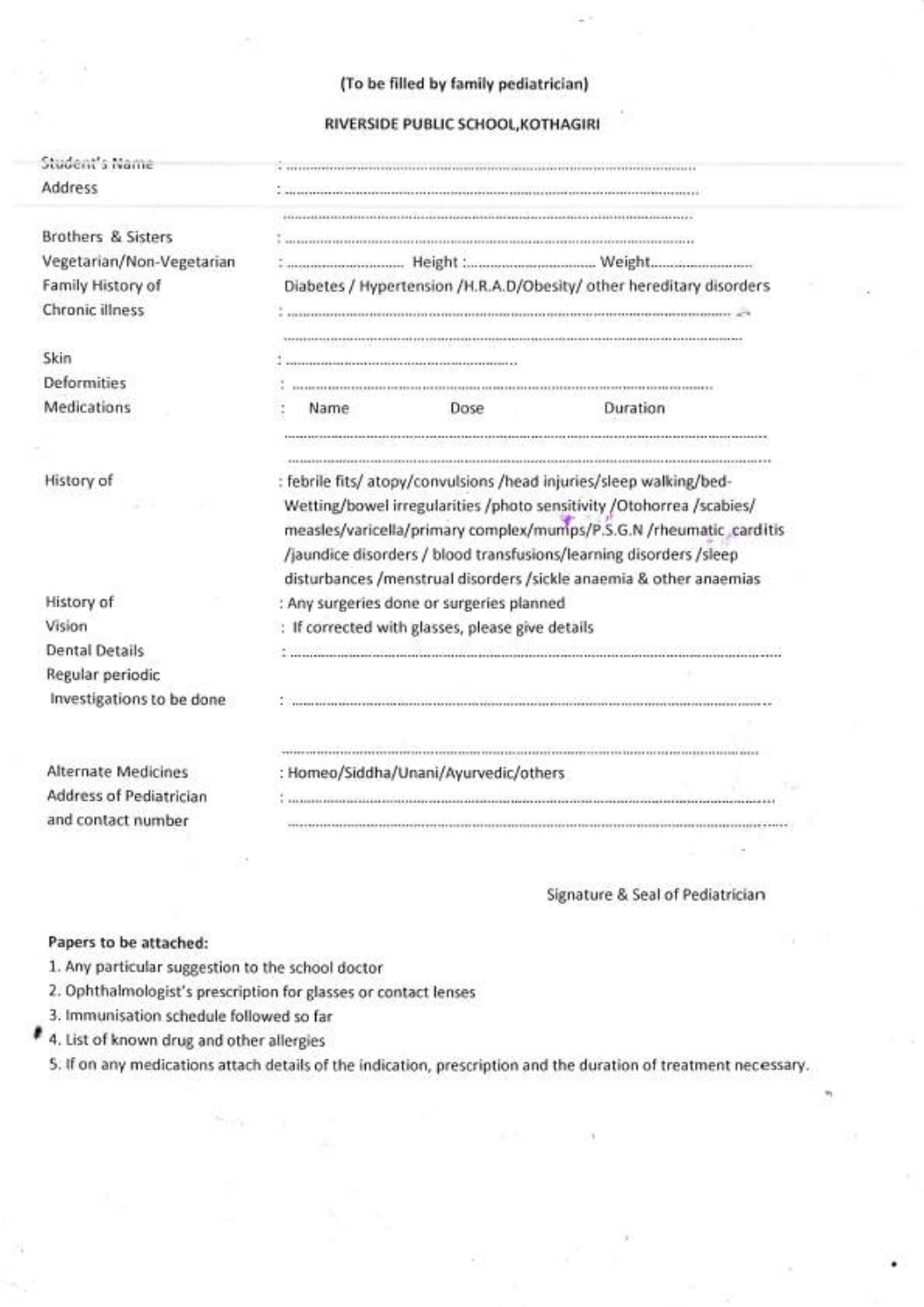### Acknowledgement

| E-mail:             |                               |
|---------------------|-------------------------------|
| Phone Number:       |                               |
| To                  | ment to Malaka and San San Co |
| 1920년 2020년 10월 11일 |                               |

The Principal,

Dear Sir,

I

<sup>I</sup>acknowledged the receipt of the general guidelines of our school.

I confirm that I have noted the general guidelines. I assure that me and my ward will abide by the rules and regulations.

Date: **Manual Community**, **Provide a later of the United States** of Provide States and Provide States of Provide States and Provide States of Provide States and Provide States and Provide States and Provide States and Prov

 $\label{eq:1} \begin{minipage}{0.9\linewidth} \begin{minipage}{0.9\linewidth} \begin{minipage}{0.9\linewidth} \begin{minipage}{0.9\linewidth} \end{minipage} \begin{minipage}{0.9\linewidth} \begin{minipage}{0.9\linewidth} \end{minipage} \begin{minipage}{0.9\linewidth} \begin{minipage}{0.9\linewidth} \end{minipage} \begin{minipage}{0.9\linewidth} \end{minipage} \begin{minipage}{0.9\linewidth} \end{minipage} \begin{minipage}{0.9\linewidth} \end{minipage} \begin{minipage}{0.9\linewidth} \begin{minipage}{0.9\linewidth} \end$ 

Name in capital letters

Signature.

a't \ lr. ,|,

 $f = \frac{1}{2}$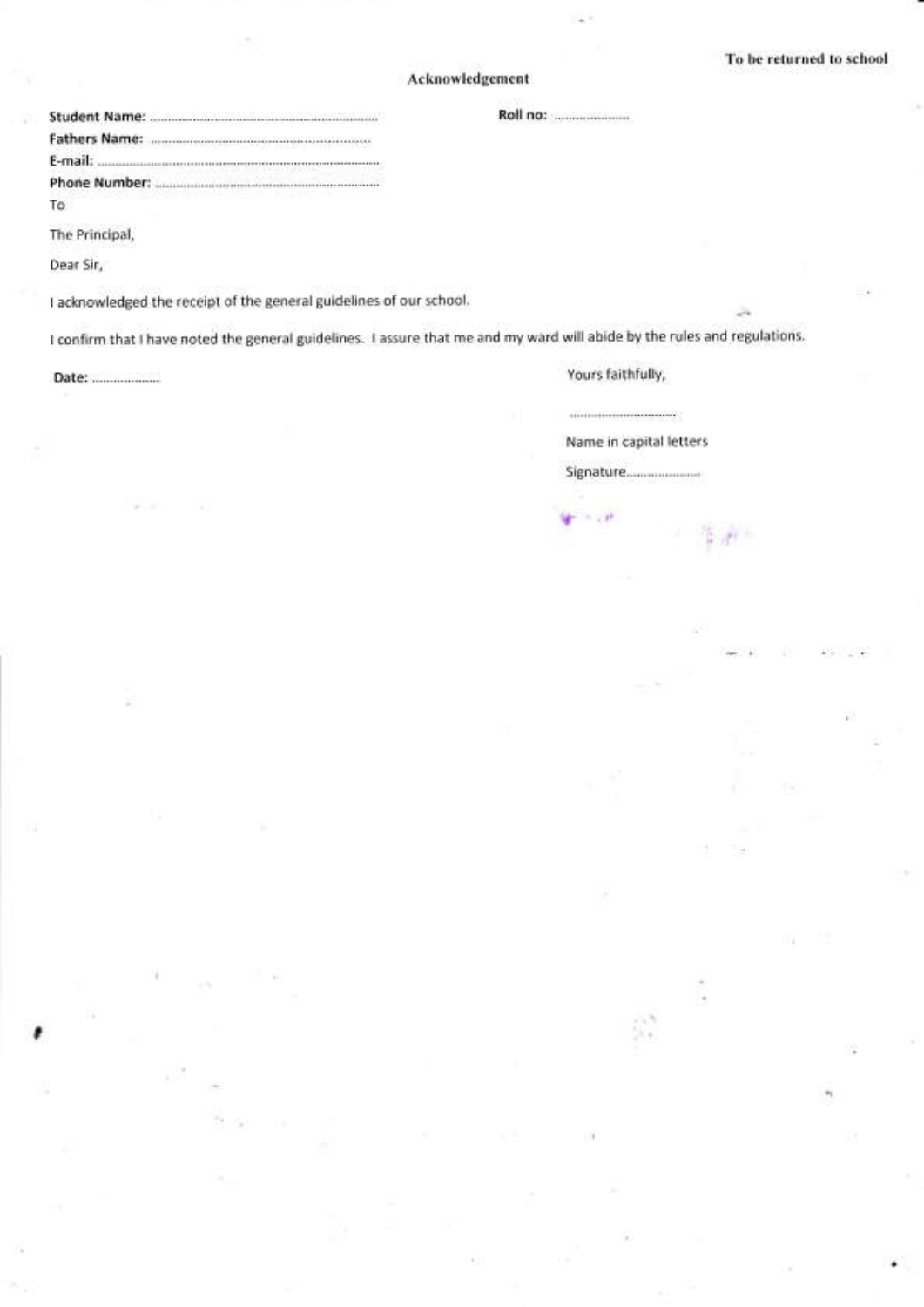# Guidelines to the Parents to follow and to extend co-operation to the school authorities

S.NO Description Guidelines 1 Attendance Please ensure 100% attendance of your ward. A written leave application is required whenever the absence of the student from the school is absolutely necessary. 2 Discipline Kindly note that for misdeeds/misbehavior constituting minor offences; corrective steps will be taken by the respective staff. ln case of repeated misdeeds/offences etc, a disciplinary committee consisting of the Principal, Administrator, Counselor and Section Heads will investigate and issue warnings if necessary. ln extreme cases, parents will be called to the school to discuss the problem and thereafter, any expulsion or suspension of the student will be contemplated. 3 Fees a) please ensure that all school fees and other payments are made without delay. The payment dates will be indicated to you at the beginning of the year. Failure to clear the fee arrears on or before specified date would attract a 'non-compliance charges'. bl Scholarship / Concession / Discount / Payment program - extended, if any by the management, is subiect to students & parents following the school rules and adhering to proper payment schedule, otherwise, such benefits will be curtailed without any notification. 4 Language al Please note that the medium ofthe institution is English. . b) The school encourages children to pay attention to language proficiency in English and fulfill the desire of the parents whose ambition is to educate their ward to gain proficiency in the English language. Therefore we would advise the children to communicate in the medium and keep up the standard of the school. S Withdrawals If you wish to apply for a transfer certificate for your ward at the end of the academic year, please inform the principal in writing by the December 15th of the current academic year. 6 Uniforms al Students must be properly dressed in full uniform as defined in the uniform schedule given in the diary. Students are expected to come to school dressed neatly and groomed well. b) lf students have not received their uniform or have issues due to misplacement, washing delays or if their uniform has worn out, they are expected to approach their respective dorm parents for support and in case of day scholars, students are expected to approach the office who will obtain the necessary permission from the parents to issue the same to them.

,

c) Shoes for specific sports (football boots, shoes for jogging/athletics and other games) as required have to be carried to school in a separate bag and worn only on the games field' Canvas shoes are not treated as uniform shoe. Please contact the Sports Coordinator before investing on any sports shoe. Please avoid buying expensive shoes.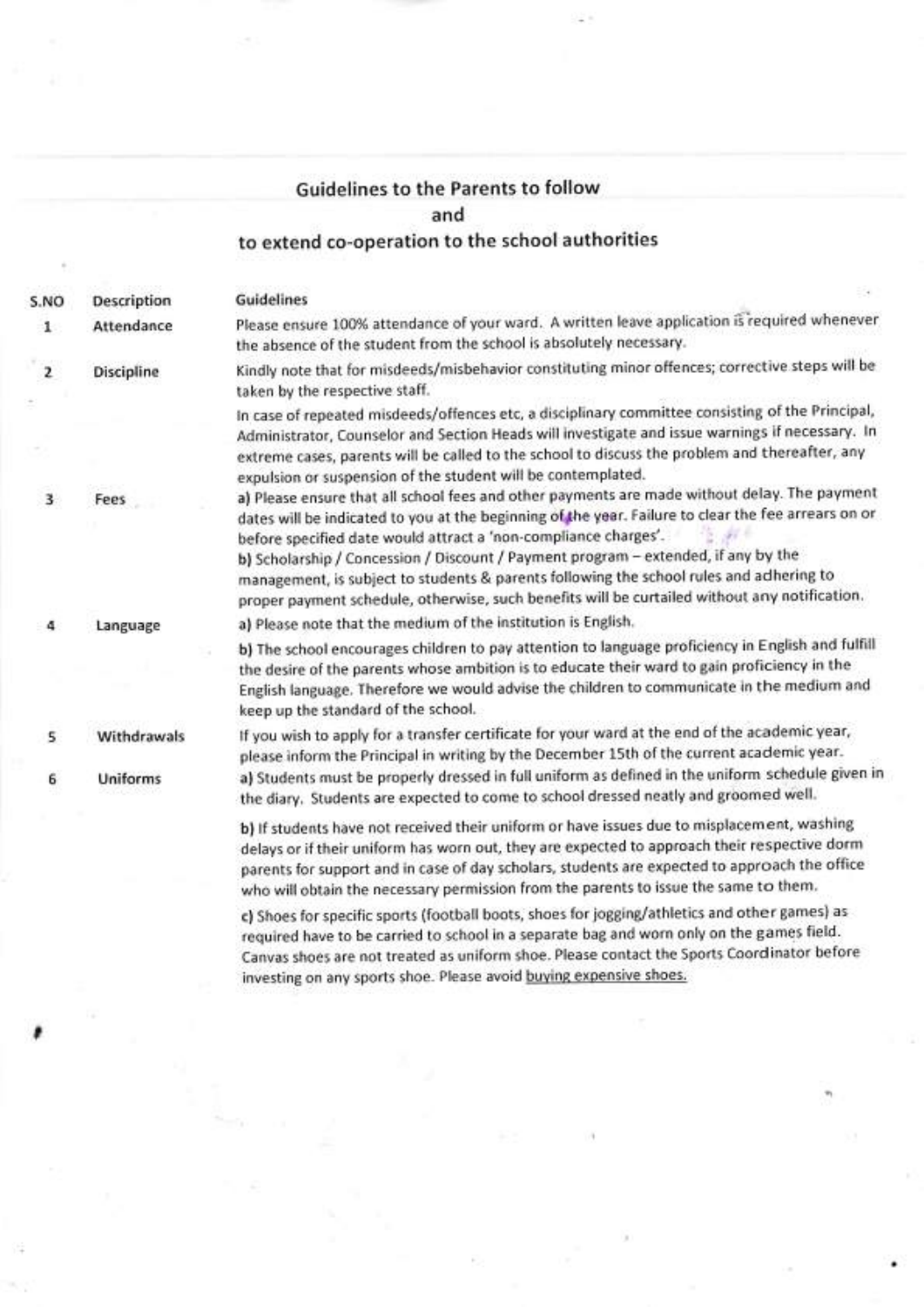|   |                        | <b>Boarders</b>                                                                                                                                                                                                                                                                                                                                                                                                                                                                                          |
|---|------------------------|----------------------------------------------------------------------------------------------------------------------------------------------------------------------------------------------------------------------------------------------------------------------------------------------------------------------------------------------------------------------------------------------------------------------------------------------------------------------------------------------------------|
| 1 | Calendar               | A Calendar showing the entire schedule for the year including the list of holidays and outing<br>days will be issued at the beginning of the academic year. Any changes in the schedule will be<br>intimated to you.                                                                                                                                                                                                                                                                                     |
| z | Fees                   | Please ensure that all fee dues have been paid before reporting at the start of the term.<br>Students will not be admitted if this is not done.                                                                                                                                                                                                                                                                                                                                                          |
| 3 | <b>Reporting</b>       | When reporting to school at the start of the term, please bring with you the following items:                                                                                                                                                                                                                                                                                                                                                                                                            |
|   |                        | a) A detailed medical report on the health of your child including prescriptions if necessary. The<br>necessary clothes and toiletries as noted in the Requirement List.                                                                                                                                                                                                                                                                                                                                 |
|   |                        | b) Before departing the ward please collect the contact of the Dorm Parent, Residential<br>Coordinator & Section Co-coordinator.                                                                                                                                                                                                                                                                                                                                                                         |
|   |                        | c) If your child is sick or injured, you will be informed only if the situation merits it. The school<br>will look into if there is a need to send the child home for further treatment.                                                                                                                                                                                                                                                                                                                 |
| 4 | <b>Long Weekends</b>   | d) Students will not be admitted into the boarding after 4:00 p.m on the day of reporting. If you<br>are dropping off your ward in the morning, please ensure that you are in the campus between<br>10.00 a.m. and 10.30 a.m. (with no dues pending)<br>During long weekends, leave will not be granted 'before or after' the designated/appointed<br>dates. Parents are requested to strictly follow the calendar. If for any reason, the student is                                                    |
|   |                        | unable to attend school, 'prior permission' has to be sought from the Principal.                                                                                                                                                                                                                                                                                                                                                                                                                         |
| 5 | Outing                 | On outing days parents are not permitted to visit or take their wards home. Further, only those<br>in proper uniform will be allowed to go for Outing.                                                                                                                                                                                                                                                                                                                                                   |
| 6 | Pick-up and Drop       | The school arranges for the pick-up and drop of students from certain towns and cities at<br>certain times of the year. Parents who wish to avail of this facility may contact the Transport In<br>Charge regarding the details. Please also ensure that your request for a pick-up or drop is sent<br>by e-mail to transport@riverside.edu.in and cc to admin@riverside.edu.in, well in advance.<br>Please ensure that you have your identity cards with you when you come to the collection<br>center. |
| 7 | <b>Permitted Items</b> | a) Boarders are permitted to bring                                                                                                                                                                                                                                                                                                                                                                                                                                                                       |
|   |                        | (i) only a simple travel bag (no locks permitted)                                                                                                                                                                                                                                                                                                                                                                                                                                                        |
|   |                        | (ii) personal colour dress - two sets only                                                                                                                                                                                                                                                                                                                                                                                                                                                               |
|   |                        | (iii) as many inners as needed(Refer to check list)                                                                                                                                                                                                                                                                                                                                                                                                                                                      |
|   |                        | (iv) all garments and uniforms should be stitched with the name tag & roll numbers                                                                                                                                                                                                                                                                                                                                                                                                                       |
|   |                        | b) Boarders are not permitted to have in their possession electronic gadgets, cellular phones<br>and valuable watches, jewelry, money, perfume and deodorant sprays (roll-ons are allowed).<br>The school is not responsible for the loss of the same. If there is a requirement of certain items.<br>like a camera (for the members of the photography club), please ensure that it is handed over<br>to the school office and registered.                                                              |
|   |                        | Please avoid giving cash to the students, if found then it will be collected and<br>donated/contributed for charitable purpose.                                                                                                                                                                                                                                                                                                                                                                          |
|   |                        | c) If your ward asks for any items for sports or other activity, please check with the Residential<br>Co-Ordinator, Sports Coordinator/ Administrator, if there is a need for the same.                                                                                                                                                                                                                                                                                                                  |

 $\frac{1}{2}$ 

n a

 $\tilde{\chi}(\cdot)$ 

 $\frac{1}{2}$ 

 $\frac{1}{2}$ 

 $\mathcal{L}^{\mathcal{L}}$  ,  $\mathcal{L}^{\mathcal{L}}$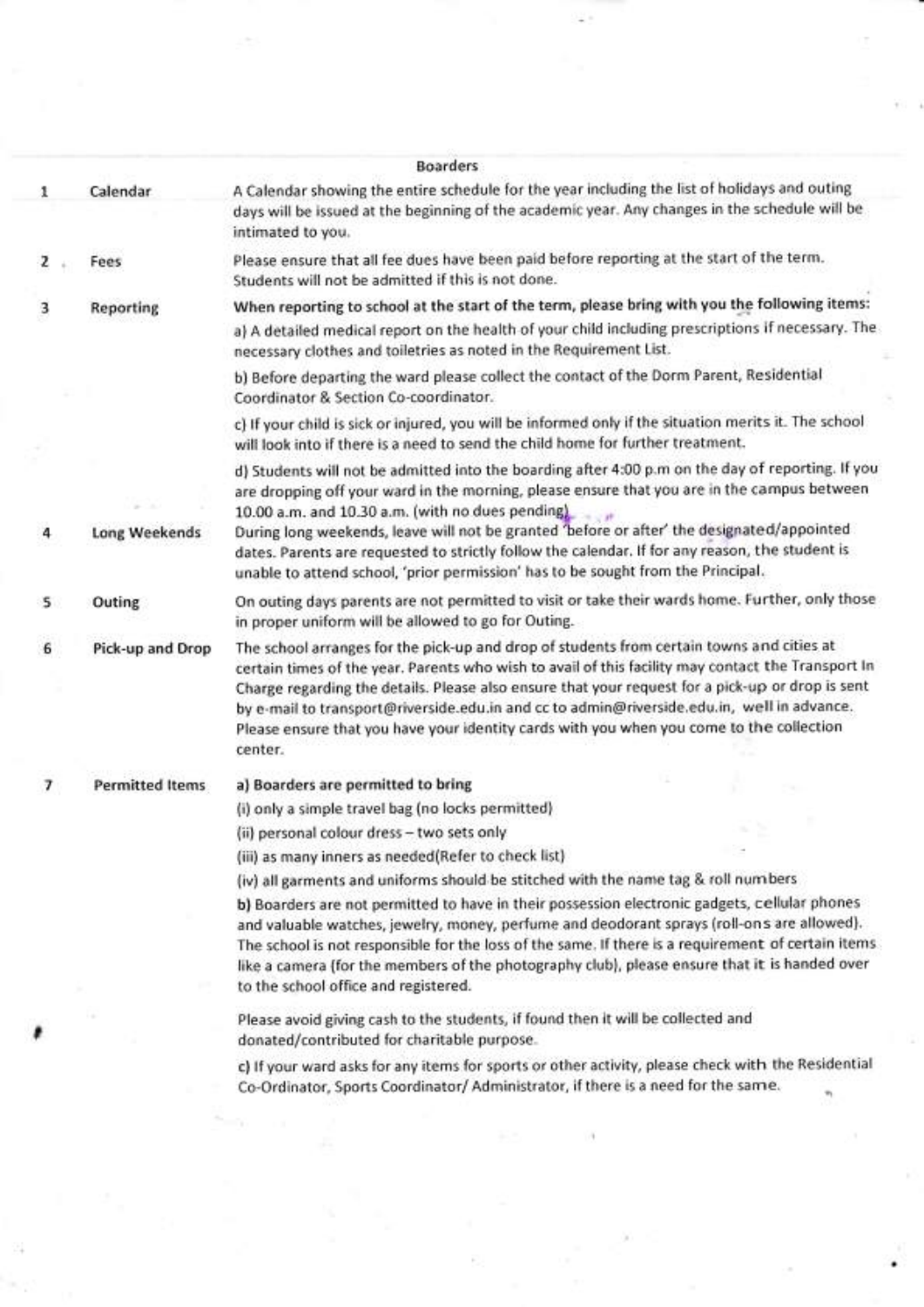| â            | <b>Birthday</b><br><b>Celebrations</b> | Parents are allowed to attend their ward's birthday and carry only the birthday cake to school.<br>However, please get prior permission from the Residential Coordinator.                                                                                                                                                    |
|--------------|----------------------------------------|------------------------------------------------------------------------------------------------------------------------------------------------------------------------------------------------------------------------------------------------------------------------------------------------------------------------------|
| 9            | <b>Outside Food</b>                    | Students are not permitted to carry in/bring in any form of foodstuff into the dorm.                                                                                                                                                                                                                                         |
|              |                                        | All food should be consumed on the vehicle or in the 'designated space' outside the campus<br>before entering.                                                                                                                                                                                                               |
|              |                                        | Concerning on the health & hygiene of the students, we advise all to refrain from ordering<br>from the local mess, however, if the students are found not abiding by this clause, the entire .<br>dorm will be penalized for non-compliance and misbehavior, with no explanation from the<br>management.                     |
| 10           | Sports &<br><b>Academics</b>           | Boarders must adhere to Sports and Academic schedule - reporting to morning fitness class and<br>similarly paying careful attention to prep schedule is a must.                                                                                                                                                              |
| 11           | Intra-Dorm Visit                       | Visiting other dorms by students (boarders) is strictly prohibited and getting prior permission<br>from the Residential Coordinator and dorm parents is mandatory.                                                                                                                                                           |
|              |                                        | General                                                                                                                                                                                                                                                                                                                      |
| 1            | <b>Bathing Time</b>                    | As a normal practice public schools in the hill stations facilitate students with an evening bath<br>(hot water). However, at Riverside, we facilitate that the students take their bath in the<br>morning as scheduled below:                                                                                               |
|              |                                        | <b>Main Campus:</b>                                                                                                                                                                                                                                                                                                          |
|              |                                        | Wake up -5:30 am                                                                                                                                                                                                                                                                                                             |
|              |                                        | Report for fitness -6:00 am to 6:30 am                                                                                                                                                                                                                                                                                       |
|              |                                        | Bathing Time- 6:30 am to 7:30 am<br>٠                                                                                                                                                                                                                                                                                        |
|              |                                        | <b>Junior Campus:</b>                                                                                                                                                                                                                                                                                                        |
|              |                                        | Wake up: Class VI and above -5:30 am, Class I to V -6.00 am<br>٠                                                                                                                                                                                                                                                             |
|              |                                        | Fitness class: Class VI and above - 6:00 to 6:30 am<br>٠                                                                                                                                                                                                                                                                     |
|              |                                        | Bathing Time: 6:30 to 7:15 am                                                                                                                                                                                                                                                                                                |
|              |                                        | In the event of a non-routine, the bathing would be alternatively organized in the "evening".                                                                                                                                                                                                                                |
|              |                                        | Depending upon the weather conditions, if there is no fitness class, children will have to wake<br>up at the usual time and go for morning studies, there will be "no extension of sleeping hours."                                                                                                                          |
| $\mathbf{z}$ | <b>Morning Fitness</b><br>Classes      | To develop a healthy body to support healthy mind, Riverside organizes morning fitness<br>programs for all age groups. It is scheduled in such a manner to help them to perform well in<br>Inter School Tournaments, MRC Meet and AHESSN Meet.                                                                               |
| 3            | <b>Study Timing</b>                    | . Studying must be a regular practice. Passed down through generations and advised by the<br>elders, studying during early morning hours kindles and boosts the memory power and retains<br>and absorbs what we study.                                                                                                       |
|              |                                        | . Perhaps, it is because of this, every school insists their children (students) to practice getting<br>up early in the morning to study and start the day. Moreover, late-night study generally<br>exhausts and increases fatigue leading to anxiety, giddiness, and sleeplessness and finally fear<br>of facing the exams. |
|              |                                        |                                                                                                                                                                                                                                                                                                                              |
|              |                                        |                                                                                                                                                                                                                                                                                                                              |

×,

 $\sim 10^7$ 

 $\frac{\partial}{\partial x}$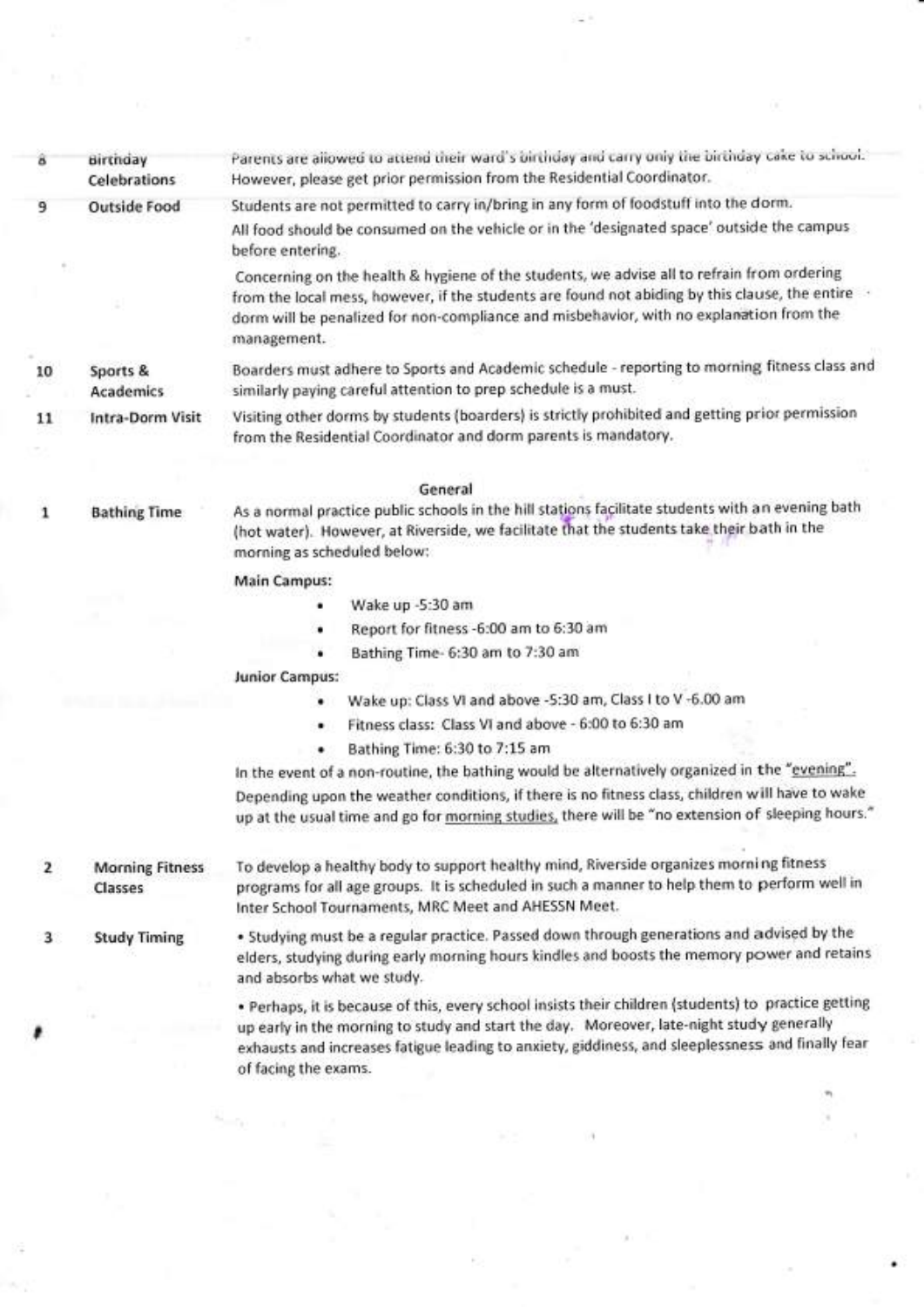. It is not only the advice of the elders, but also medically accepted that children should avoid late night study and make a practice of going to sleep by 10.30 pm at least and wake up by 5.30 am to avoid these above-mentioned complications. As we always emphasize, Riverside is a student centric institution, therefore we urge our parents to advice their wards suitably to follow the good practices inculcated by the institution for their academic benefit. You are hereby guided and informed that from henceforth the study timings would be 'after supper from 8:30 pm to 10:30 pm'.

Non-Compliance of Rules & **Regulations** 

As a student 'Centric School' which believes in educating the child with Responsibility and Accountability and providing them a maximum happy environment, the following are to be adhered to at all times.

(a) Uniform: While correction of minor nature in the uniform is allowed; pencil stitch or fashion statement stitches are not allowed.

(b) Shoes: Different styles of shoes or different brands (of individual taste) though black in color not permitted, only those approved by the school is to be used. "No Excuses would be considered / accepted".

(c) Hair Cut: While normal hair trimming/decent cut is acceptable and appreciated. Haircuts of any fashion or style statements are not allowed - like mushroom cut etc.,

(d) Food: Bringing food from outside or ordering food through day- scholars are not allowed, strict disciplinary action will be initiated, if found not adhering to the rules of the school.

(e) Mobile Phones: It is strictly advised that parents to REFRAIN FROM PROVIDING smartphones etc (except the ordinary 1100 style button mobile-No camera) if found it will be accounted as confiscated. This ordinary mobile phone should also handed over to the Dorm parent only upon proper prior permission from the Dorm-incharge.

(f) Parents are advised to refrain from any pressure tactics / external support to gain or fulfill their personal interests leading to coercion or to divert the general/collective decision of the school or argue against the rules, regulations and the principal ethos of the institution.

#### **Medical facilities**

The school infirmary is equipped with experienced faculty and requisite first aid medical **First Aid** equipments and has bed facilities used in case of minor day care/ hospitalization.

In the event of a medical emergency a child will be referred to the 'Kotagiri Medical Fellowship"  $\overline{2}$ **Referral Hospital** now managed by CMC Vellore. The charges thereof have to be cleared immediately without delay otherwise, "extra charges will be levied on delayed payment as charged by the KMF will be applicable", hence the parent is advised to avoid delay in making the payment for medical expenses.

3 **Visiting Doctor** 

1

The School has a regular Medical Officer visiting the school daily to check the health of the students. The medicines prescribed by the MO will be bought from a approved medical shop/store and the same will be charged to the account of the concerned stud ent. However, we would advise the parents to pay/clear such medical bills immediately.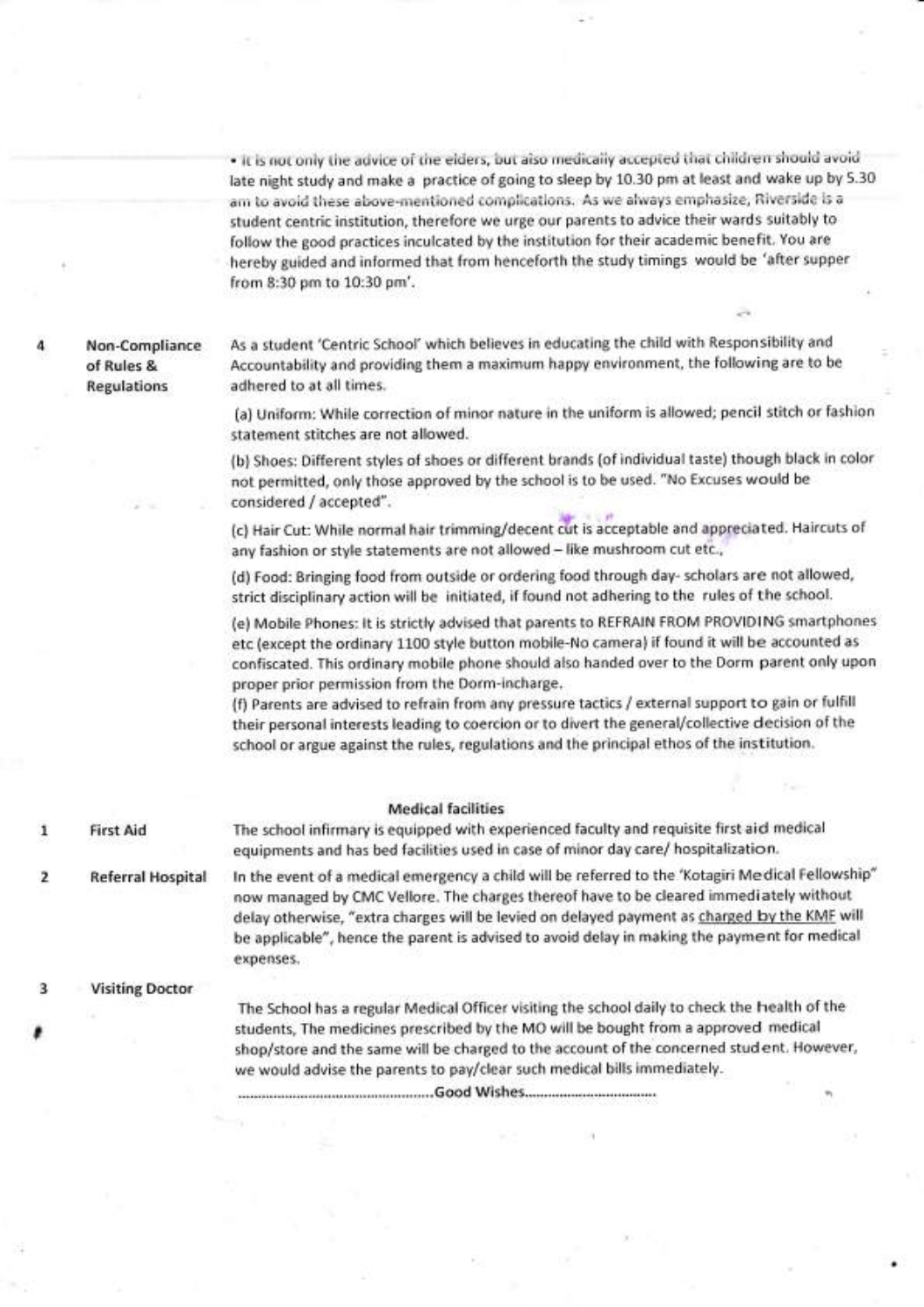Consent letter of Parent / Guardi:

To, The Principal Rlverside Public School Kotagiri

Sub: Academic year 2021-22 - Covid-19 Pandemic - Consent letter of Parent / Guardian for their son/  $-1.4$ daughter to attend School . il

Sir/ Madam,

I am willingly giving my consent for sending my son/ daughter to school when school reopens on 1<sup>n</sup> September 2021. My son/daughter is in good health. I am fully aware of Covid-19 Pandemic and also fully aware of the precautionary measures to be taken while sending my son/ daughter to the school. <sup>I</sup> will follow all the instructions given by the Headmaster/ Principal regarding Covid-19 Pandemic. The student will stay in the campus without any break during the full term to prevent any infection.

Student details

Name:

I

Class, Section ,Student lD No.

<sup>I</sup>arn in receipt of the "General instructions" and I assure you that we will abide by the same.

Signature of Parent / Guardian

Name

Mobile No-

Date: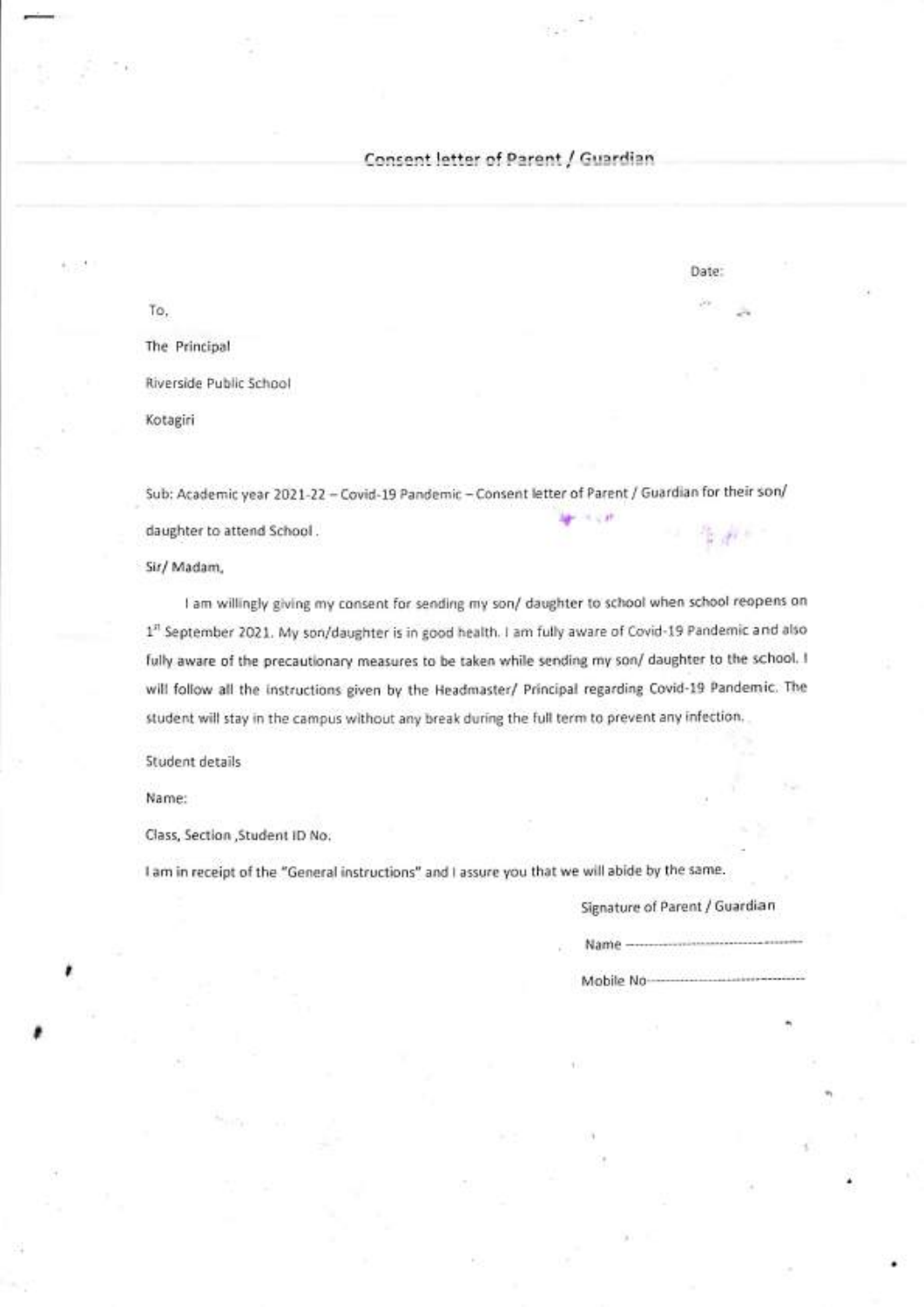|                      | RIVERSIDE PUBLIC SCHOOL                                               |
|----------------------|-----------------------------------------------------------------------|
|                      | <b>TENTATIVE SCHEDULE - I TO VIII</b>                                 |
|                      | <b>BOARDERS</b>                                                       |
|                      | <b>DORM SCHEDULE</b>                                                  |
| <b>Fitness Daily</b> | 6.00 a.m to 6.45 a.m.                                                 |
| Bath                 | 6.45 a.m to 7.45 a.m                                                  |
| Morning Prep         | 7.45 a.m to 8.45 a.m.                                                 |
| <b>Breakfast</b>     | 8.45 a.m to 9.10 a.m.                                                 |
|                      | Not allowed to go back to the Dorm on any pretext after the breakfast |
|                      | 9.15 a.m Temperature checking<br>$\sim$                               |
|                      | <b>School Daily Routine</b>                                           |
| PERIOD               | TIMING                                                                |
| Tea & Break          | 4.30 p.m to 5.00 p.m to get ready for prep                            |
| Prep I               | 5.05 p.m to 6.30 p.m                                                  |
| Supper               | 6.45 p.m to 7.30 p.m                                                  |
| TV Time              | 7.30 p.m to 8.15 p.m                                                  |
| Prep II              | 細く文件<br>8.15 p.m to 9.30 p.m<br>塩。                                    |
| <b>STUDY TIME</b>    | 9.30 p.m to 10.30 p.m (Optional Only)                                 |
| Switch off           | 10.30 p.m no extension                                                |

#### Medical Guidelines for Boarders

1. As per the COVID-19 protocol the students must undergo RTPCR test taken prior 72 hours and submit the Negative Report" in printed format only. Kindly avoid submitting "Whatsapp" messages or soft copies.

2. lt is advised to carry individual thermo water bottles.

3. a. Wear masks properly while travelling to the school and inside the school campus.

b. Face shield is a must in the campus

4. Maintain social distancing at dining hall and other places inside the school Campus.

5. Wash your hands frequently

6. Use sanitizer before and after using Restroom. Bring personal Sanitizer.

7. Used masks should be put in the dustbin properly. Avoid throwing it in public.

8. Spitting inside the school campus is prohibited.

9. Out side vehicles are NOT permitted inside the campus

10. Wearing of Mask (Properly) is a "MUST" while travelling in the school bus.

Note: Boarders are NOT allowed to go home between the term and Parents are not allowed to visit them due to COVID RESTRICTIONS.

The above Dorm-schedule is subjected to change.

<sup>I</sup> /\/1i t,,, ,/j <sup>V</sup>  $\sqrt{1}$  $\bigcup_i \ \mathrm{Id}_i$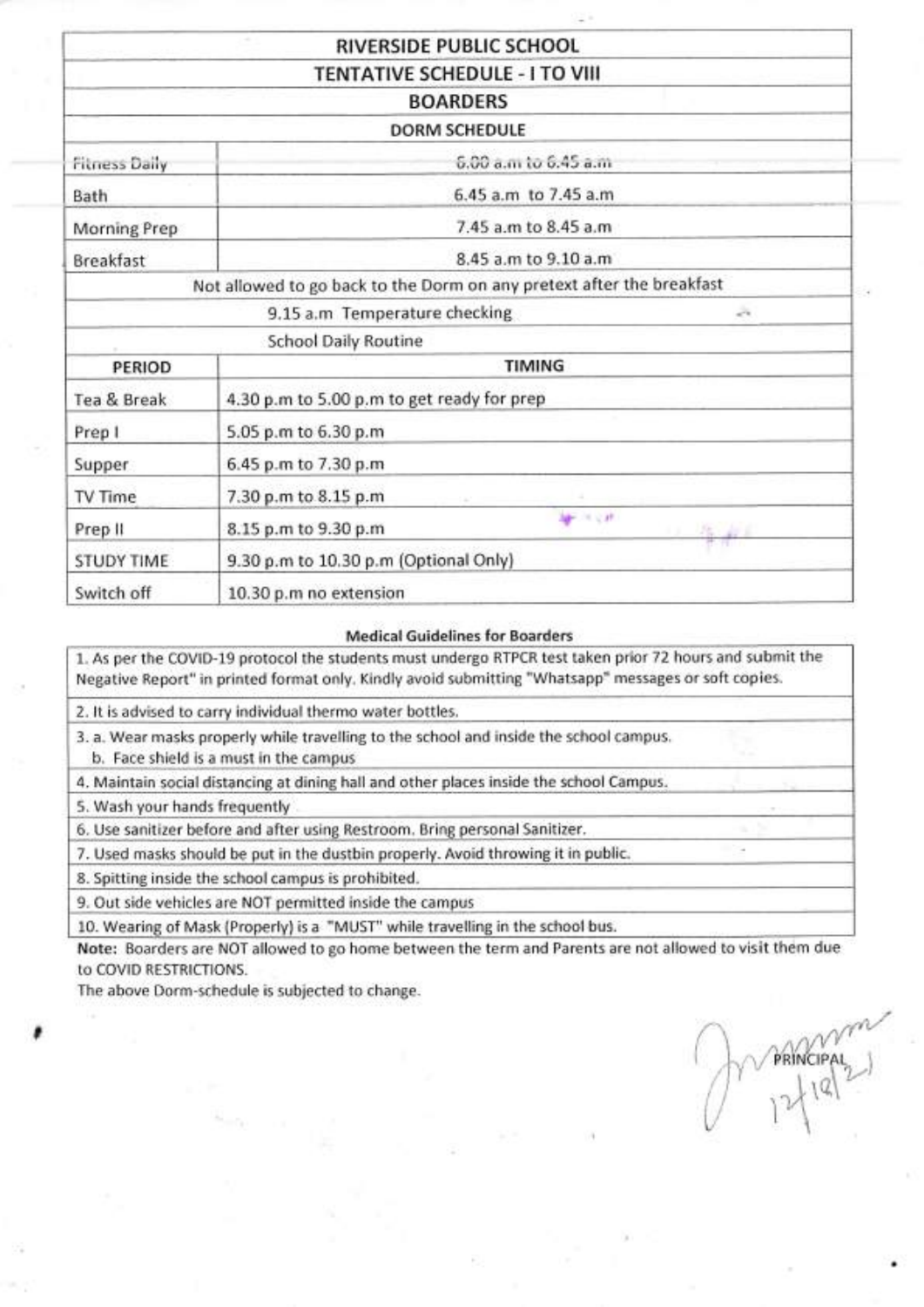| Code No.: 4876<br>Rall No.<br>CODE<br>63回<br>Û.<br>AMOUNT<br>STATE BANK OF INDIA<br>BANKERS COPY                                                                                            |                                                                                                                                                                                   |                           |                            | STATE BANK OF INDIA<br>COPY<br>REMITTER'S                                                             |                                                       |
|---------------------------------------------------------------------------------------------------------------------------------------------------------------------------------------------|-----------------------------------------------------------------------------------------------------------------------------------------------------------------------------------|---------------------------|----------------------------|-------------------------------------------------------------------------------------------------------|-------------------------------------------------------|
|                                                                                                                                                                                             | BANK OF INDIA<br>STATE                                                                                                                                                            |                           |                            | BRANCH : KOTAGIRI                                                                                     |                                                       |
| Date:                                                                                                                                                                                       | BRANCH : KOTAGIRI                                                                                                                                                                 |                           | Code No.; 4876             | Date:                                                                                                 |                                                       |
| Paid into the credit of<br>RIVERSIDE PUBLIC SCHOOL<br>KOTAGIRI                                                                                                                              | Date:                                                                                                                                                                             |                           |                            | Paid into the credit of                                                                               |                                                       |
| POWER JYOTI A/C No. 31104371795                                                                                                                                                             | Paid into the credit of<br>RIVERSIDE PUBLIC SCHOOL<br>into the creatt of<br>KOTAGIRI                                                                                              |                           | $\alpha$                   | RIVERSIDE PUBLIC SCHOOL                                                                               |                                                       |
|                                                                                                                                                                                             | No. 31104371795<br>POWER JYOTI A/C                                                                                                                                                |                           |                            | 31104371795<br>POWER JYOTI AIG No.                                                                    |                                                       |
|                                                                                                                                                                                             | Name of the Student:                                                                                                                                                              |                           |                            | Naite of the Student                                                                                  |                                                       |
|                                                                                                                                                                                             | $= +$                                                                                                                                                                             |                           | Roll No.                   | ×                                                                                                     |                                                       |
| CLASSIFICATION OF FEES                                                                                                                                                                      |                                                                                                                                                                                   |                           | Class                      |                                                                                                       |                                                       |
|                                                                                                                                                                                             | CLASSIFICATION OF FEES                                                                                                                                                            | <b>AMOUNT</b>             | CODE                       | FEES<br>ő<br>CLASSIFICATION                                                                           | MOUNT<br>w                                            |
| ×.                                                                                                                                                                                          | tat Term Fee                                                                                                                                                                      |                           | đ,                         | 1st Term Fee                                                                                          |                                                       |
| ω<br>tet Term Fee                                                                                                                                                                           | Eee<br>2nd Term                                                                                                                                                                   |                           | ω                          | 2nd Term Fee                                                                                          |                                                       |
| O<br>2nd Term Fee                                                                                                                                                                           | $\frac{1}{2}$ ee<br>3rd Term                                                                                                                                                      |                           | Ο                          | 3rd Term Fee                                                                                          |                                                       |
| 3rd Term Fee                                                                                                                                                                                | <b>TOTAL</b>                                                                                                                                                                      |                           |                            | TOTAL                                                                                                 |                                                       |
|                                                                                                                                                                                             |                                                                                                                                                                                   |                           |                            |                                                                                                       |                                                       |
| Rupees                                                                                                                                                                                      | Amount in words                                                                                                                                                                   |                           | Amount in words<br>(Rupees |                                                                                                       |                                                       |
|                                                                                                                                                                                             | Nature of payment                                                                                                                                                                 |                           | Nature of payment          |                                                                                                       |                                                       |
| Date:                                                                                                                                                                                       | Date:<br>CasivDraft No.                                                                                                                                                           |                           | Cash/Drait No              | Date:                                                                                                 |                                                       |
| <b>Bank</b><br>Amount                                                                                                                                                                       |                                                                                                                                                                                   | Amount                    | Bank                       |                                                                                                       | Amount                                                |
| Branch                                                                                                                                                                                      |                                                                                                                                                                                   | $\mathbf{r}^{\mathrm{p}}$ | Branch                     |                                                                                                       |                                                       |
|                                                                                                                                                                                             | Signature of the Remitter                                                                                                                                                         |                           |                            |                                                                                                       | Signature of the armitter                             |
| Signature of the Remitter                                                                                                                                                                   | (FOR BANK'S USE)                                                                                                                                                                  |                           |                            | (FOR BANK'S USE)                                                                                      |                                                       |
| Journal No.<br>(FOR BANK'S USE)                                                                                                                                                             |                                                                                                                                                                                   | ţ                         | Journal No                 |                                                                                                       |                                                       |
| Officer                                                                                                                                                                                     |                                                                                                                                                                                   | Compar                    | ä                          | CBS tranches are to                                                                                   | accept the romi ance Pluse<br>Ficer<br>$\overline{G}$ |
| All CBS<br>Charges for ree collection Rz. 50/- to be collected manually<br>All: CBS branches are to accept the remittered Plate<br>refer e-circular SMEA&TP/Cir No. 13/2007-2000 & 07-07-08 | are to accept the remitance Plase<br>ATPICHING 13/2007-2008 dt. 07-07-08<br>ection. Rs. 50 - to be collected manually<br>reler e-drouar SME/L<br>Charges for lee coll<br>branches |                           | saparately.                | Charges for fee collection Rs. 60/- to tre collet<br>refar e-circular StAEH & TPICIr No. 13/2007-2006 | dt. 07-07-08<br>ed menusily                           |
| separately.                                                                                                                                                                                 |                                                                                                                                                                                   |                           |                            |                                                                                                       |                                                       |
|                                                                                                                                                                                             |                                                                                                                                                                                   |                           |                            |                                                                                                       |                                                       |